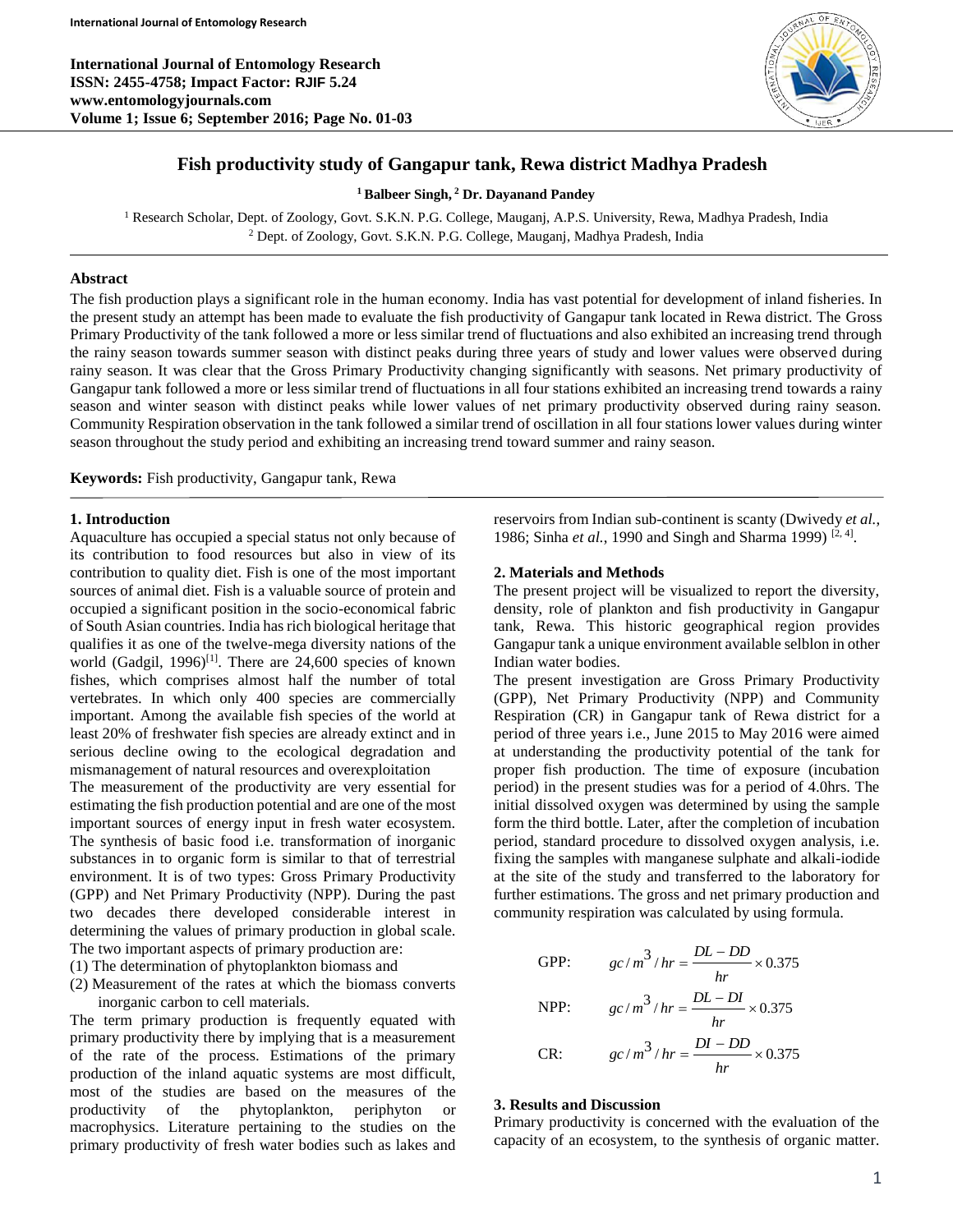Primary production in aquatic ecosystem is mainly controlled by the interaction of many factors like environmental and biotic factors and the nutrient status of the water body. Primary productivity is the most important biological parameter in. In aquatic ecosystem algae macrophytes and green bacteria are responsible for primary productivity.

Table 1: Shows Seasonal variation of Primary Productivity (gc/m<sup>3</sup>/hr) during year 2014-2015

| S. No | <b>Parameters</b>                 | <b>Rainv</b> | Winter | Summer | Avg. | <b>SD</b>   |
|-------|-----------------------------------|--------------|--------|--------|------|-------------|
|       | <b>Gross Primary Productivity</b> | 0.32         | 0.34   | 0.38   |      | $+0.03$     |
| ۷.    | Net Primary Productivity          | 0.15         | 0.27   | 0.18   |      | $+0.062$    |
|       | Community Respiration             | 0.24         | 0.21   | 0.38   |      | $\pm 0.091$ |

## **3.1 Gross Primary Productivity (GPP)**

The Gross Primary Productivity (GPP) values of different stations from Gangapur tank during the year from June, 2015 to May, 2016 at all the stations ranged between 0.32 to  $0.38$ gc/m<sup>3</sup>/hr. As far as seasonal variation  $0.32$  gc/m<sup>3</sup>/hr rainy season, 0.34 gc/m<sup>3</sup>/hr winter season and 0.38 gc/m<sup>3</sup>/hr summer season of the year 2015-16.

It was clear that the Gross Primary Productivity changing significantly with seasons, nutritional fluctuations and viability of the producers. High primary productivity in the present study depends on the light penetration has also observed by Sreenivasan (1967) [5]. Sarada and Wesley (2006)[6] have studied the Gross Primary Productivity of Mincoy lagoon of Lakshadweep, where the maximum GPP was recorded in premonsoon (23.14) followed monsoon season (17.8) and post monsoon period it decreased further. Several research reports are available on the relations between the productivity status and restoration of aquatic bodies (Zutshi and Vass, 1977 and Mandal *et al.*, 2005)<sup>[7, 8]</sup>. Higher range of primary productivity in pre monsoon and retreating monsoon might be due to less amount of rainfall and high density of phytoplankton population.



**Fig 1:** Seasonal variation of Primary Productivity (gc/m3 /hr) during year 2014- 2015

## **3.2 Net Primary Productivity (NPP)**

The NPP values ranged between 0.15 to 0.27  $\text{gc/m}^3/\text{hr}$  during the year 2015-16. The minimum NPP was recorded in the month of October and maximum in January. As far as seasonal variation 0.15 gc/m<sup>3</sup>/hr rainy season, 0.27 gc/m<sup>3</sup>/hr winter season and  $0.18$  gc/m<sup>3</sup>/hr summer seasons of the 2015-16.

Net primary productivity of Gangapur tank followed a more or less similar trend of fluctuations in exhibited an increasing trend towards a rainy season and winter season with distinct peaks while lower values of net primary productivity observed during rainy season. There are quite number of reports on primary production of standing water bodies of India (Mandal *et al.*, 2005 [8] and Patil and Niranjana Chavan, 2010) [9]. Sarma *et al.*,  $(2007)$ <sup>[10]</sup> recorded the net primary productivity values fluctuated between 2.05 and 2.80  $m<sup>2</sup>$ mgl<sup>-1</sup>. Maximum range of net primary productivity in pre monsoon might be due to proliferation of phytoplankton as fresh rain helped in accumulation of organic matter from decomposed macrophytic vegetation. Ramakrishnayya (2000)<sup>[11]</sup> have

studied the primary productivity in 10 reservoirs of south Karnataka and opined that the high primary productivity status yields the higher fish productivity in the reservoirs, similar observations of high primary productivity values were observed during present study period.

#### **3.3 Community Respiration (CR)**

The CR values of the tank ranged between 0.21 to 0.38  $gc/m<sup>3</sup>/hr$ . As far as seasonal variation 0.24  $gc/m<sup>3</sup>/hr$  rainy season,  $0.21$  gc/m<sup>3</sup>/hr winter season and  $0.38$  gc/m<sup>3</sup>/hr summer seasons of the year 2015-16.

Similar observations were reported by Synudeen Sahib (2002) [12] observed the highest values of CR in April and March at Parapper reservoir and Sasthamcotta lake respectively. Kulkarni *et al.*, (2008) <sup>[13]</sup> recorded the productivity of the Derala tank ranged between 100 and 275 mg/l. Patil and Niranjana Chavan (2010) <sup>[9]</sup> studied that the productivity increased from winter and attains the peak in summer and then declines in monsoon. Highest rate of productivity during